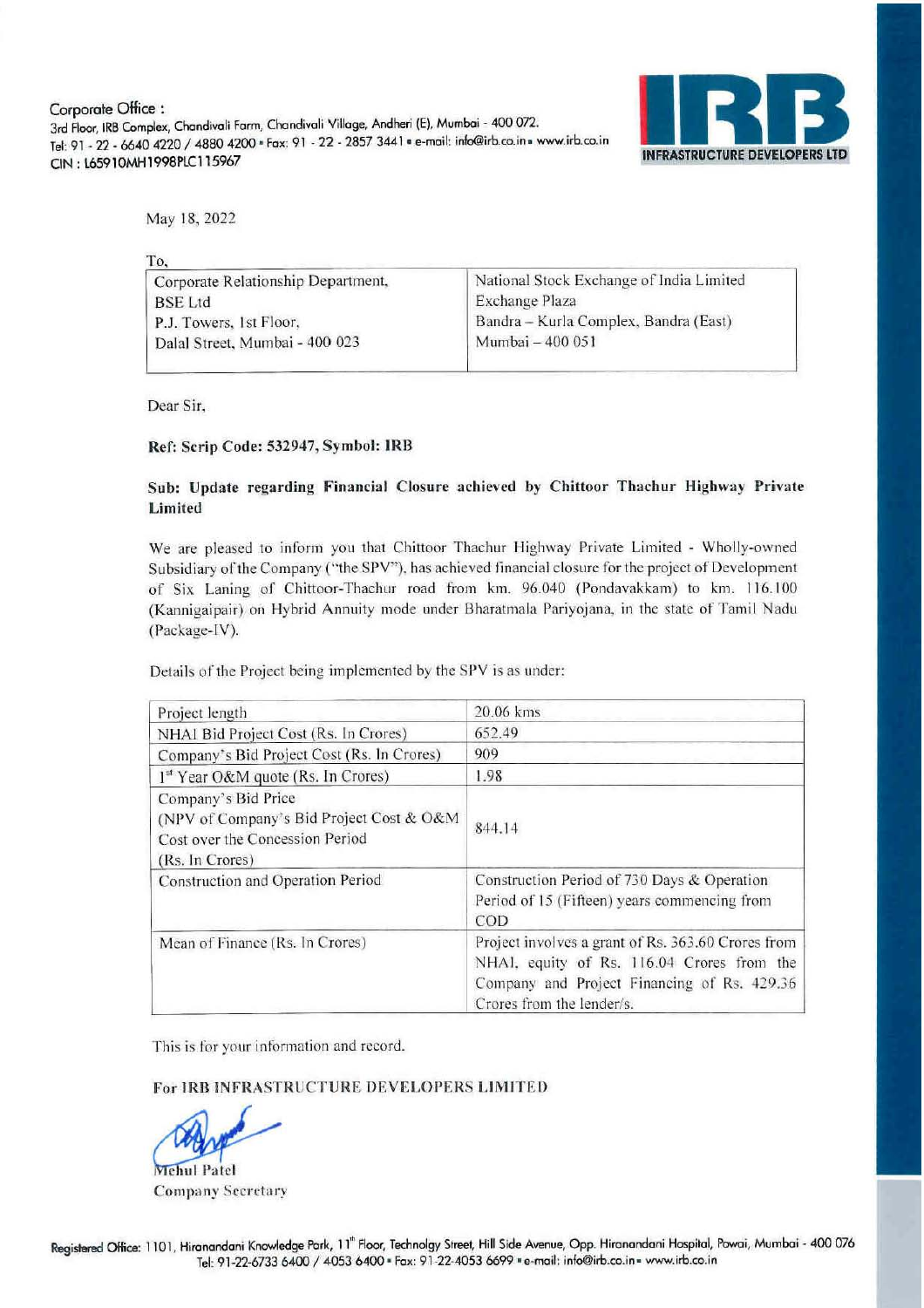

# Media Release:

# IRB Infra's SPV achieves Financial Closure for its Chittoor Thachur HAM Project in Tamil Nadu

- Financial Closure achieved at a project cost of Rs.909 Crs
- Lenders extend project financing of Rs. 429.36 Crs
- NHAI support for project will be Rs.363.6 Crores
- Company to infuse equity of Rs. 116.04 Crs

Mumbai, May 18, 2022: The Chittoor Thachur Highway Private Ltd., a Wholly-owned Subsidiary and an SPV of IRB Infrastructure Developers Ltd., has achieved Financial Closure for its Hybrid Annuity project, in the State of Tamil Nadu.

While commenting on the development Mr. Virendra D. Mhaiskar, Chairman & Managing Director of IRB Infrastructure Developers Ltd. said, "The financial discipline imbibed in our culture, coupled with the rich domain expertise, experience and execution capabilities are key enablers for successful tie up of finance for our projects. We are grateful to our lenders for recognizing our capabilities and demonstrating high trust and confidence in us by funding the project. With the financial closure achieved, we now look forward to getting appointed date from the NHAI to commence construction activity."

To re-iterate, IRB Infra had bagged the project under Hybrid Annuity (HAM) in September 2021.

The highlights of the Project and Financial Closure:

- The project is part of Bharatmala Pariyojana (Phase IV) and is for 6 laning of Pondavakkam Kannigaipair section of 20.060 Kms on Chittoor Thachur Highway with the cost outlay of Rs.909 Crs.
- The Concession period is 15 Years for O&M excluding the construction span of 730 days, from the date of appointment.
- Project involves a grant of Rs. 363.6 Crs from NHAI, equity of Rs. 116.04 Crs from the Company and Project Financing of Rs. 429.36 Crs from the lenders.

# About IRB Infrastructure Developers Ltd:

IRB Infrastructure Developers Ltd (IRB) is India's first Multinational Infrastructure player in Highways segment. As the largest integrated private toll roads and highways infrastructure